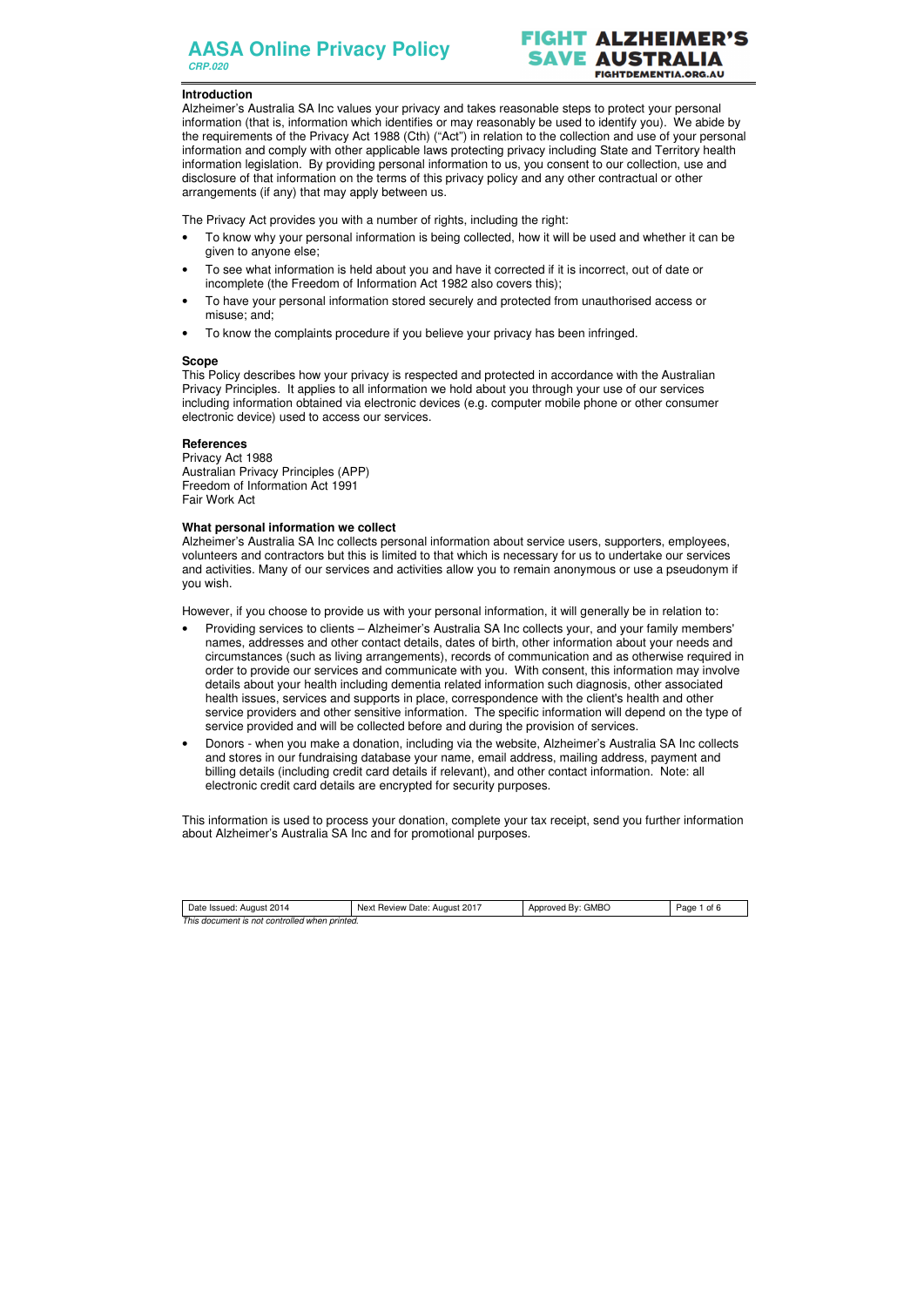# T ALZHEIME SAVE AUSTRALIA **FIGHTDEMENTIA.ORG.AU**

| Date Issued: August 2014                      | Next Review Date: August 2017 | Approved By: GMBO | Page 2 of 6 |  |
|-----------------------------------------------|-------------------------------|-------------------|-------------|--|
| This document is not controlled when printed. |                               |                   |             |  |

- Supporters and volunteers Alzheimer's Australia SA Inc may also collect names, addresses and other contact details, records of communication between you and Alzheimer's Australia SA Inc and other personal information about current and potential supporters and volunteers so that we can encourage, record and acknowledge your support and communicate with you about Alzheimer's Australia SA Inc and our activities.
- Distributing publications we collect contact details (which may include name, address, email address, and mobile phone number) when you interact with us in order to distribute newsletters and other communications in print and electronic form from time to time. You may choose to be removed from our distribution lists by contacting us.
- Conducting events we collect contact details, donation history and other personal information, including photographs and videos, about those who wish to join or participate in our events and programmes. This information is used to administer these activities and to promote and seek support for such events and for the activities of Alzheimer's Australia SA Inc. With consent, this information may include health or other sensitive information.
- Assisting with your queries you may choose to provide us with your name or other contact details when you call us by phone or write to us so that we can respond to your requests for our newsletter or for other information about Alzheimer's Australia SA Inc services or operations.
- Conducting our general business activities Alzheimer's Australia SA Inc collects personal information about individuals who are, or are employed by, our suppliers (including service and content providers), contractors and agents for our general business operations.
- Applying for a position (as a volunteer or employee) with Alzheimer's Australia SA Inc– we may collect your personal information, including name and contact details, information about your working history and relevant records checks (including criminal and working with children checks) when you apply for a position with us, in order for us to assess your suitability for that or other positions.

We may ask you for other information to enable us to better understand our clients, donors and others who deal with us, but the provision of that information is purely voluntary.

## **How and when we collect your personal information**

It is our usual practice to collect personal information directly from you or your authorised representative such as a carer, guardian or other responsible person. We collect information from an authorised representative if you have consented for us to collect the information in this way, or where it is not reasonable or practical for us to collect this information directly from you (such as in an emergency, because you are not able to provide the information required or where collection in this way is a reasonable and efficient way to collect the information without inconvenience to you). Sometimes we collect personal information from publicly available sources or other third parties to, for example, support our fundraising activities or for a specific activity such as investigating a complaint. Should you be contacted as a result of this, you will be given the opportunity to opt out of any future similar communication.

If you choose not to provide certain personal information to us, we may not be able to provide you with the services you require or communicate with you.

Alzheimer's Australia SA Inc also collects limited information about all visitors to our online resources which is used only to identify generic behavioural patterns.

We use Google Analytics to track visits to our websites to monitor their effectiveness, maintain our servers and improve our services. Types of data collected include:

- server address;
- top level domain name (for example .com, .gov, .au, etc.);
- the date and time of your visit to the site;
- the pages you accessed and documents downloaded during your visit;
- the previous site you visited;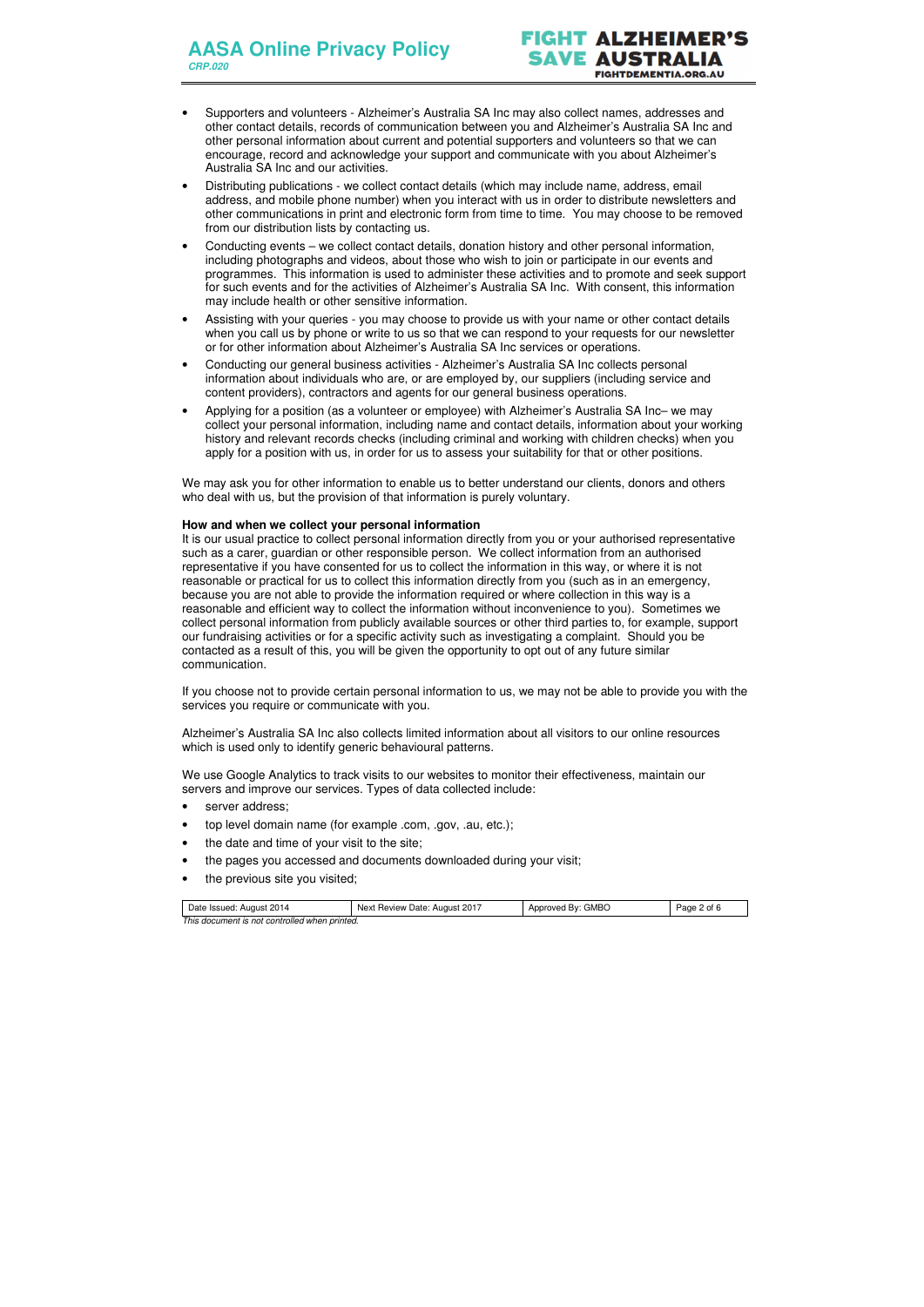## **AASA Online Privacy Policy CRP.020**



- if you've visited our site before; and
- the type of browser used.

| Date Issued: August 2014                      | Next Review Date: August 2017 | Approved By: GMBO | Page 3 of 6 |
|-----------------------------------------------|-------------------------------|-------------------|-------------|
| This document is not controlled when printed. |                               |                   |             |

These statistics will not identify you as an individual.

Google Analytics is a web analytics tool that helps website owners understand how visitors engage with their website. Google Analytics customers can view a variety of reports about how visitors interact with their website so they can improve it. For more information read Google's Privacy Policy.

## **How we use your personal information**

We use and disclose personal information we collect:

- to provide and improve our services to our clients and their family members, including to:
	- o identify and provide services required including those offered by third parties;
	- o allow exchange of information between service providers with whom Alzheimer's Australia SA Inc deals on behalf of clients;
	- o assess the adequacy of, and our clients' and their family members' level of satisfaction with, our services;
- to communicate with our clients and their family members, donors and supporters, and volunteers (including responding to queries and complaints) and distributing our publications, conducting events and raising awareness about our services;
- to process donations and communicate with our donors and supporters, including sending them information (which may be by phone, email or other electronic means);
- to undertake our general business activities, including interacting with contractors and service providers, billing and administration including measuring and assessing the level of support we receive and the effectiveness of our fundraising activities and assessing applicants for positions with us; and
- where:
	- o you consent;
	- $\circ$  we are required or authorised by law to use or disclose the information for another purpose; or
	- $\circ$  the disclosure of the information will prevent or lessen a serious and imminent threat to somebody's life or health.

We will not share any of your personal information with third parties without your consent except:

- if we are required by law or we believe in good faith that such action is necessary in order to comply with law, cooperate with law enforcement or other government agencies, or comply with a legal process served on the company (including other service providers or insurers) or court order;
- if the disclosure of the information will prevent or lessen a serious and imminent threat to somebody's life or health;
- to our contractors, service providers and volunteers to the extent necessary for them to perform their duties to us; or
- if you are a client, to your family members or your health or other service providers; for the purpose of providing our services to you and only with your consent (unless one of the other purposes of disclosure listed above applies).

In the event of any disclosure taken under these circumstances, you will be notified of such.

We are obliged to report to government and other bodies on the services they fund us to provide. Reports cover demographic and service use information only – your personal information will not be passed on so cannot be matched with Medicare, Centrelink or any other records about you.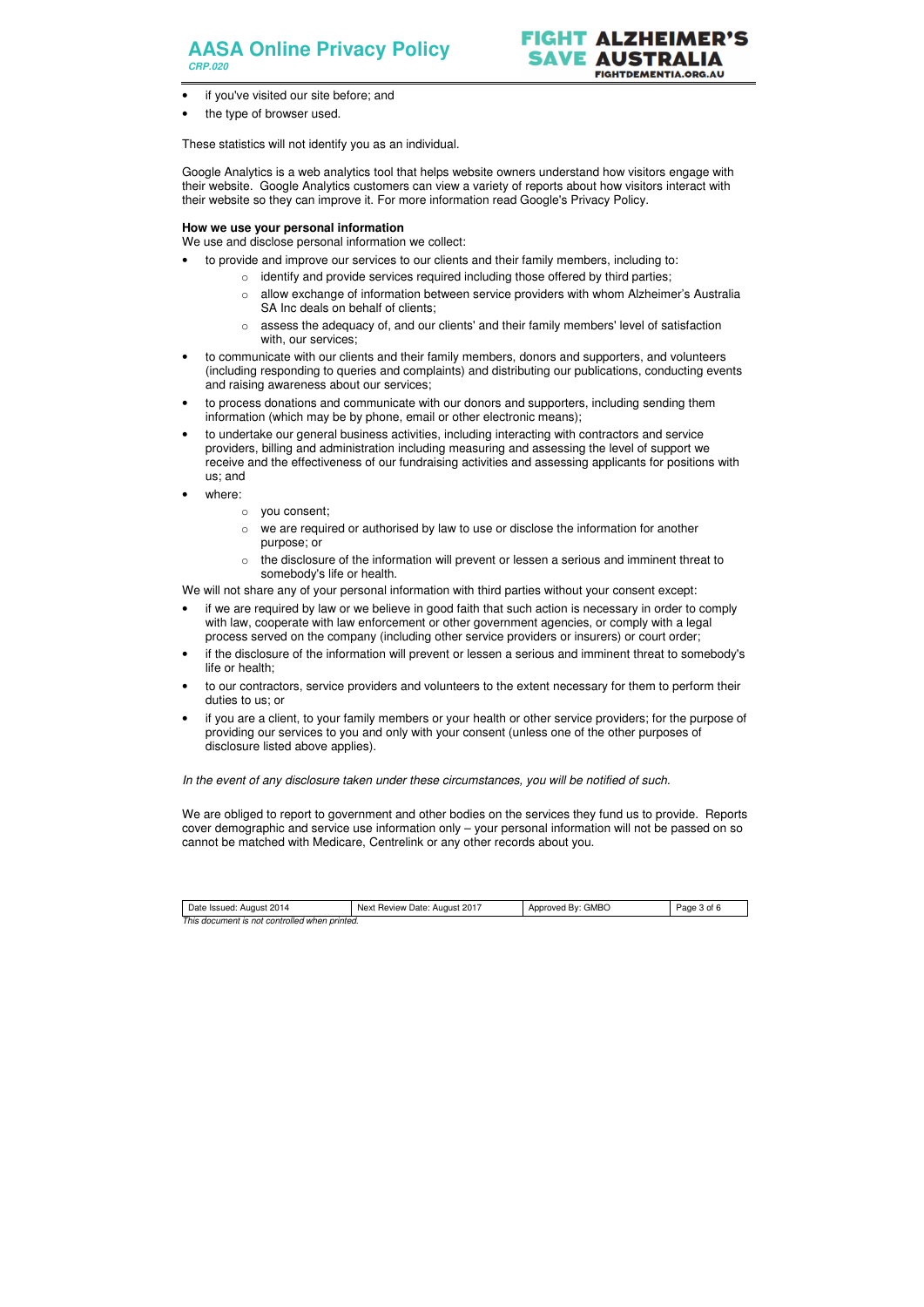**AASA Online Privacy Policy CRP.020**

## **ALZHEIM** AUSTRALIA **FIGHTDEMENTIA.ORG.AU**

#### **Who will have access to your personal information?**

Unless we are required to provide it to others for purposes identified above, your personal information will only be seen or used by people working for us and our contracted service providers, for example, secure mailing houses to enable us to send out appeals and other donation requests. These contractors are bound by privacy legislation which restricts the use of that information to the purpose for which it is provided; prohibits the copying or use of that information for any other purpose; and requires the destruction or return to us of that information once the purpose for which it has been provided has been served.

Alzheimer's Australia SA Inc operates on a federated model with state organisations operating as separate entities. As such your information will only be available to staff within the state where you contact us. Should you wish to receive services in another state, your consent will be sought to share your information.

We remind you, however, that the internet is not a secure environment and although all care is taken, we cannot guarantee the security of information you provide to us via electronic means.

If you do not wish your personal information to be disclosed under any circumstances for the purpose of direct marketing you may refuse consent by notifying the Alzheimer's Australia SA Inc Marketing Team:

Email: sa.admin@alzheimers.org.au Mail: Marketing Team, Alzheimer's Australia SA, 27 Conyngham Street, Glenside, SA, 5065 Phone: (08) 8372 2100 Fax: (08) 8338 3390

#### **Security of your personal information**

We regard the security of your personal information as a priority and implement a number of physical and electronic measures to protect it. All staff and volunteers who may have access to your information are required to sign a confidentiality agreement and if contract service providers are used, they will be bound by our Privacy Policy.

#### **Data quality**

We take all reasonable steps to ensure that the personal information we collect is accurate, up to date and complete. This includes maintaining and updating personal information when we are advised it has changed and at other times as necessary.

#### **Cross border data transfer**

Alzheimer's Australia SA Inc operates only within Australia and will not provide your information to parties in any other country. We do from time to time, however, use web-based programs for particular activities such as email broadcast which may be hosted offshore but only when the supplier is bound by privacy laws and has compliant practices in place.

#### **Accessing and correcting your information**

You are entitled to view the information we hold about you and reasonable requests for access will be responded to as quickly as possible. Access to a large amount of information or information from various sources within the organisation may take time before we can respond.

If you wish to view the information we hold about you, please contact the Alzheimer's Australia SA Inc System Coordinator:

Email: sa.admin@alzheimers.org.au Mail: System Coordinator, Alzheimer's Australia SA, 27 Conyngham Street, Glenside, SA, 5065 Phone: (08) 8372 2100 Fax: (08) 8338 3390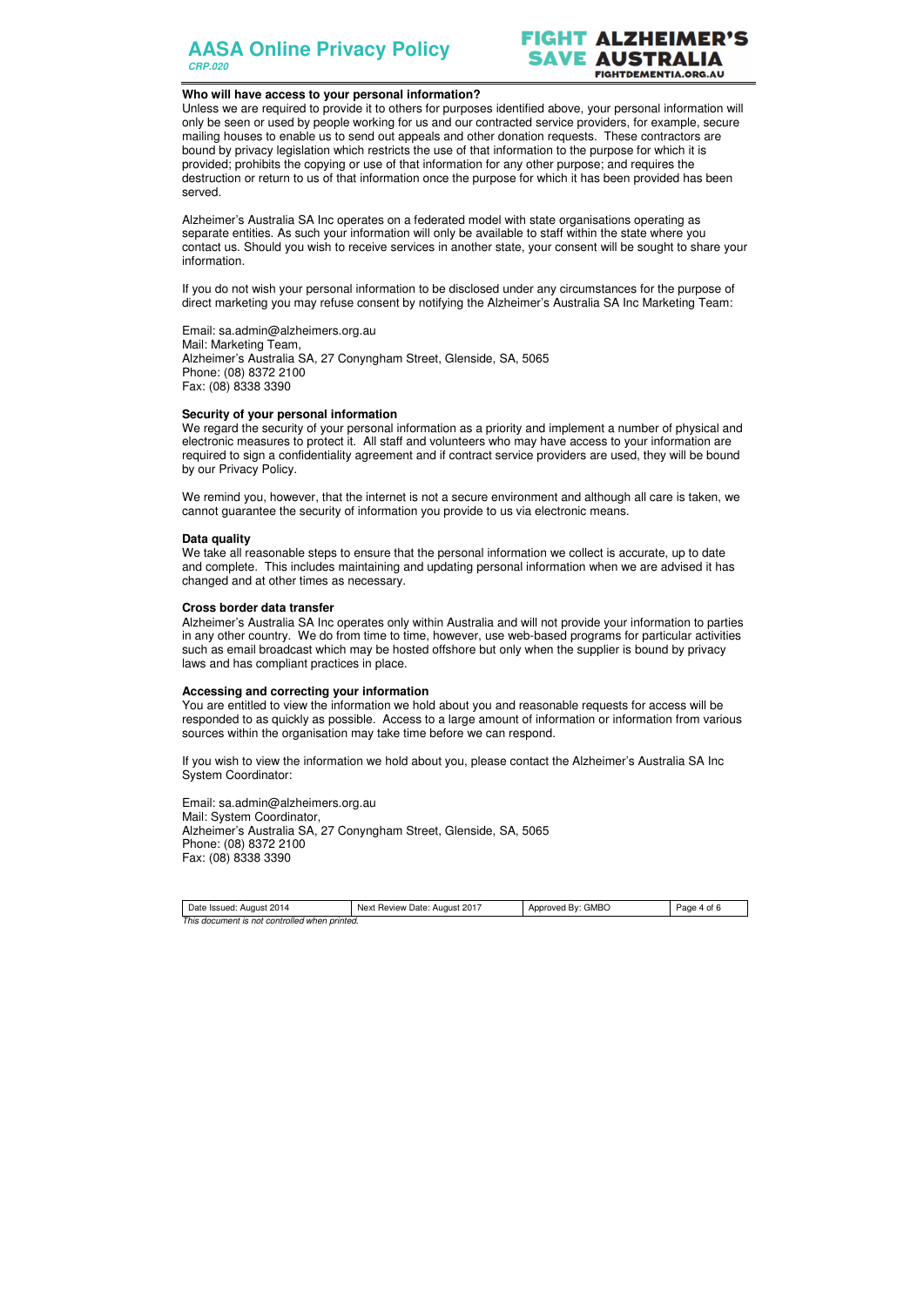## **AASA Online Privacy Policy CRP.020**



| Date Issued: August 2014                      | Next Review Date: August 2017 | Approved By: GMBO | Page 5 of 6 |  |
|-----------------------------------------------|-------------------------------|-------------------|-------------|--|
| This document is not controlled when printed. |                               |                   |             |  |

If we refuse to give you access to information we will give a reason for this decision. Generally, if requested, we will amend any personal information which you demonstrate is inaccurate, incomplete or not current, and will remove any information that is not relevant. If we disagree with your view on these matters we will keep a note on the file setting out your view of the information held.

#### **On-line transactions**

We strive to be efficient with the funds that have been entrusted to us. As email can be sent at a lower cost compared to surface mail we offer our donors/supporters the opportunity to supply their email address for mailing purposes. We will only send you an email when there is an important message we would like you to know about.

Alzheimer's Australia SA Inc websites enabled for online transactions use a certified secure payment gateway. However, despite the security on this site, you should be aware that there are inherent risks in transferring information across the Internet and we cannot accept liability for any breaches.

### **Email communication**

When making a donation on the Internet, you are given the option to opt out of receiving future mailing. You may remove your name from this database at any time through the 'Unsubscribe' link on the email.

### **Security measures for online donations**

Donations made online to Alzheimer's Australia SA Inc are processed in real time, using a secure payment gateway. Donations are processed in Australia (and for all other countries) in Australian Dollars. If you have any questions about making an online donation to Alzheimer's Australia SA Inc please contact us.

Alzheimer's Australia SA Inc websites enabled for online transactions have security measures (minimum 128-bit secure sockets layer encryption) designed to protect against the loss, misuse and/or alteration to your personal information under our control. Secure pages on our websites are protected by a 128-bit SSL certificate. A security icon visible on your screen, for example a padlock, confirms that your browser supports SSL security. Click on the security icon to verify the security certificate on this website.

## **Links to other websites**

Alzheimer's Australia SA Inc websites may contain links to third party websites, and third party websites may also have links to Alzheimer's Australia SA Inc's websites. This Privacy Policy does not apply to external links or other websites who may also collect your personal information. We encourage you to read the privacy policies of any website you link to from our website.

## **Agreeing to these terms (use constitutes acceptance)**

Your continued use of this website indicates that you accept the conditions of this Privacy Policy and consent to the collection and use by us of any personal information you provide while using this site. If you do not agree to the privacy and security terms as set out here, please do not use this website.

## **Effective date and updates**

This is the current Privacy Policy of Alzheimer's Australia SA Inc. This policy was last updated in August 2014 and replaces any other Privacy Policy for the organisation published on the website to date. Unless stated otherwise, this Policy applies to all information that we have about you. Alzheimer's Australia SA Inc may at any time vary this policy by publishing an updated version on this website. You accept that by using this website that we have provided you with sufficient notice of the variation.

#### **Changes to this Privacy Policy**

We reserve the right, as it may be necessary, to review, revise or make changes to our Privacy Policy and will notify you of those changes by posting those changes on our website.

## **Additional information**

Additional information on the Australian Privacy Principles can be obtained from www.privacy.gov.au.